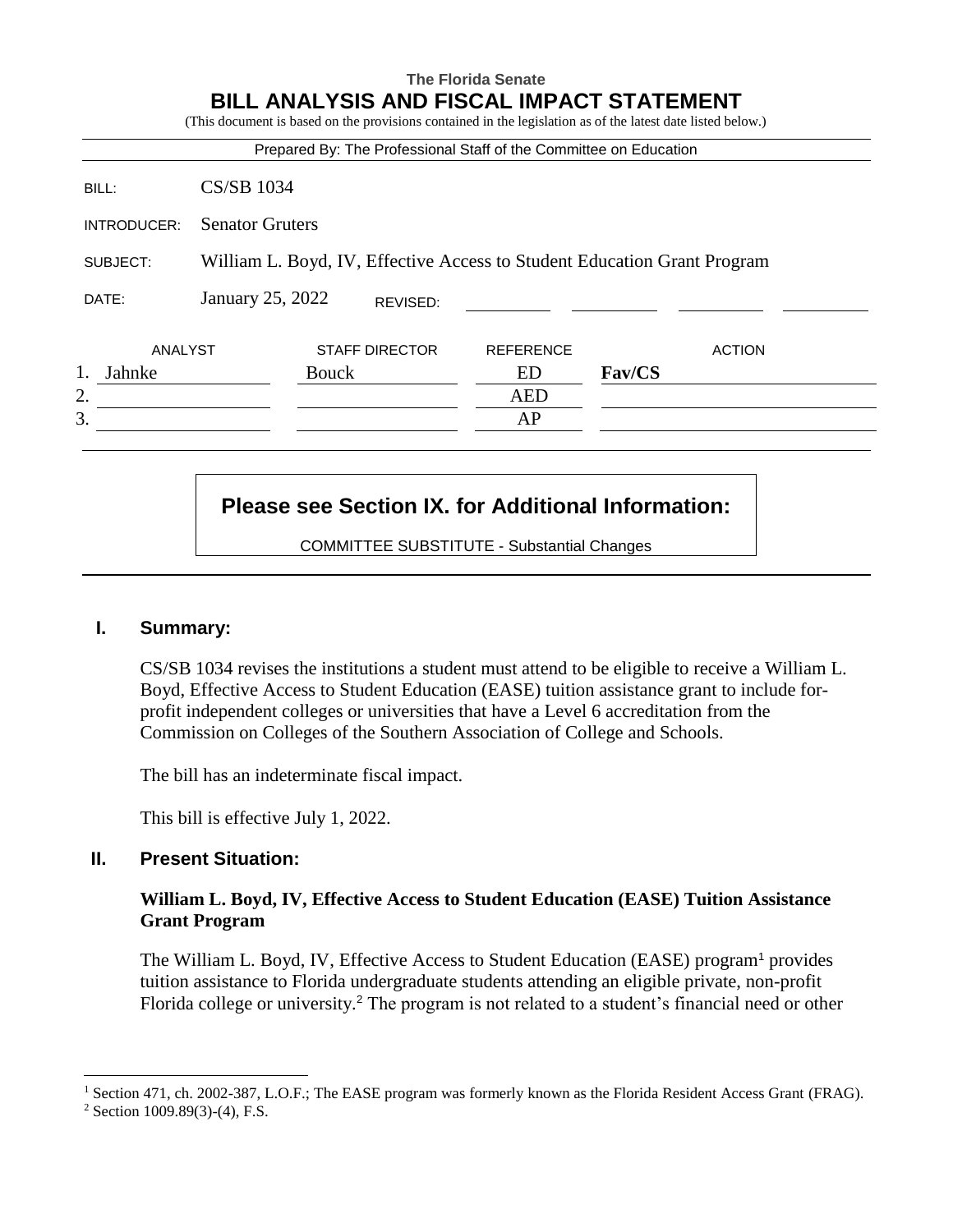criteria upon which financial aid programs are based.<sup>3</sup> The program is administered by the Department of Education (DOE)<sup>4</sup> with the following parameters:

- Student initial eligibility requirements:<sup>5</sup>
	- o Must be a resident of Florida and meet the eligibility requirements for receipt of state aid.
	- o Must be enrolled as a full-time undergraduate student at an eligible college or university in a program of study leading to a baccalaureate degree.<sup>6</sup>
	- o Must not be enrolled in a program of study leading to a degree in theology or divinity.
	- o Must be making satisfactory academic progress as defined by the State Board of Education.
	- o Must not have completed more than 110 percent of the degree program in which the student is enrolled.
- Institutional eligibility requirements:<sup>7</sup>
	- o Must be an independent nonprofit college or university.
	- o Must be located in and chartered by the state of Florida.
	- o Must be accredited by the Southern Association of Colleges and Schools Commission on Colleges (SACSCOC).
	- o Must grant baccalaureate degrees.
	- o Must not be a state university or Florida College System (FCS) institution.
	- o Must have a secular purpose, so long as the receipt of state aid by students at the institution would not have the primary effect of advancing or impeding religion or result in an excessive entanglement between the state and any religious group.

Funding for the EASE program is provided for in the General Appropriations Act (GAA).<sup>8</sup> In fiscal year (FY) 2021-2022, the Legislature appropriated \$114,861,630 million for the EASE program to support 40,430 eligible students with an average award amount per student of \$2,841 in tuition assistance.<sup>9</sup> Currently, 34 institutions participate in the EASE program.<sup>10</sup>

During the 2021 Regular Session, the Legislature required an institution which receives EASE funding to submit an accountability report to the DOE by September 1 of each year.<sup>11</sup> The report must, at a minimum, report the following performance metrics:  $12$ 

- Access rate based upon percentage of Pell-eligible students.
- Affordability rate based upon average student load debt; federal, state, and institutional financial assistance; and average tuition and fees.

 $\overline{a}$ 

<sup>3</sup> Section 1009.89(1), F.S.

<sup>4</sup> Section 1009.89(2), F.S.; *See also* Rule 6A-20.007, F.A.C.

<sup>5</sup> Section 1009.89(4)(a)-(b), F.S.

<sup>&</sup>lt;sup>6</sup> The student may not have previously received a baccalaureate degree. Florida Department of Education, Office of Student Financial Assistance, *EASE 2021-22 End of Year Fact Sheet*, at 1, *available at* 

[https://www.floridastudentfinancialaidsg.org/PDF/factsheets/EASE.pdf.](https://www.floridastudentfinancialaidsg.org/PDF/factsheets/EASE.pdf)

<sup>7</sup> Section 1009.89(3), F.S.

<sup>8</sup> Section 1009.89(5)(a), F.S.

<sup>9</sup> Specific Appropriation 64, s. 2, ch. 2021-36, L.O.F.

<sup>10</sup> Florida Department of Education, Presentation to the Higher Education Appropriations Subcommittee, *Effective Access to Student Education (EASE) Grant Accountability Reporting* (Oct. 21, 2021), at 18, *available at*

[https://www.myfloridahouse.gov/Sections/Documents/loaddoc.aspx?PublicationType=Committees&CommitteeId=3089&Se](https://www.myfloridahouse.gov/Sections/Documents/loaddoc.aspx?PublicationType=Committees&CommitteeId=3089&Session=2022&DocumentType=Meeting+Packets&FileName=hea+10-21-21.pdf) [ssion=2022&DocumentType=Meeting+Packets&FileName=hea+10-21-21.pdf.](https://www.myfloridahouse.gov/Sections/Documents/loaddoc.aspx?PublicationType=Committees&CommitteeId=3089&Session=2022&DocumentType=Meeting+Packets&FileName=hea+10-21-21.pdf)

<sup>11</sup> Section. 4, ch. 2021-46, L.O.F., *codified at* s. 1009.89(5)(c), F.S.

<sup>12</sup> *Id.*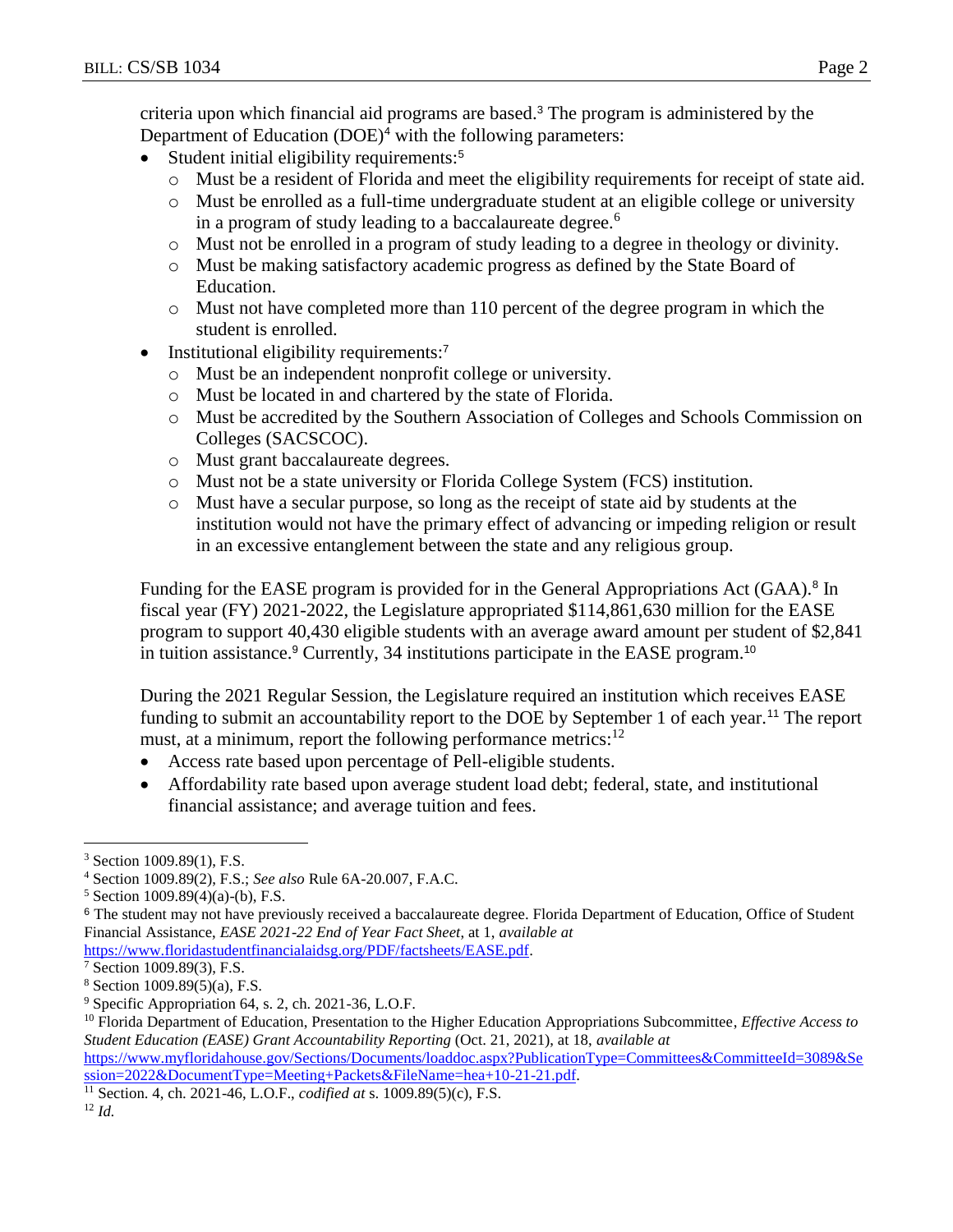- Graduation rate.
- Retention rate.
- Postgraduate employment or continuing education rate.

The DOE is required to provide recommendations regarding minimum performance standards an institution must meet to remain eligible to receive EASE funding.<sup>13</sup> By October 1 of each year, the DOE must submit a report to the chair of the House Appropriations Committee, the chair of the Senate Appropriations Committee, and the Governor's Office of Policy and Budget on the performance of eligible institutions and the institutions which have not met the minimum performance standards recommended by the DOE.<sup>14</sup>

Based on the first collection of accountability data from participating EASE institutions in 2021,<sup>15</sup> the DOE recommended the following benchmarks for 2022-2023 continued eligibility in the EASE program:<sup>16</sup>

| <b>EASE Eligibility Metric</b>                    | Benchmark  |  |
|---------------------------------------------------|------------|--|
| <b>Access Rate</b>                                | 53 Percent |  |
| <b>Affordability Rate</b>                         | \$6,343    |  |
| <b>Graduation Rate</b>                            | 53 Percent |  |
| <b>Retention Rate</b>                             | 68 Percent |  |
| Postgraduate Employment/Continuing Education Rate | 49 Percent |  |

### **The Access to Better Learning and Education (ABLE) Tuition Assistance Grant Program**

In 2003, the Legislature established the Access to Better Learning and Education (ABLE) Tuition Assistance Grant Program within the DOE.<sup>17</sup> The grant program provided tuition assistance to Florida undergraduate students at eligible institutions until its repeal by the Legislature in 2021.<sup>18</sup> Previously under ABLE, eligible Florida undergraduate students attending an eligible private, for-profit Florida college or university or an eligible non-profit college or university were eligible for tuition assistance.<sup>19</sup> The program was not related to a student's financial need or other criteria upon which financial aid programs are based.<sup>20</sup> The grant program was administered by the DOE with the following institutional eligibility requirements:<sup>21</sup>

- For-profit college or university:
	- o Must be located in and chartered by the state of Florida.
	- o Must be accredited by the SACSCOC.

 $\overline{a}$ 

 $21$  *Id.* at (3).

<sup>&</sup>lt;sup>13</sup> Section 1009.89(5)(c), F.S. (flush left provision at the end of the subparagraph)

 $14$  Section 1009.89(5)(d), F.S.

<sup>15</sup> Florida Department of Education, Presentation to the Higher Education Appropriations Subcommittee, *Effective Access to Student Education (EASE) Grant Accountability Reporting* (Oct. 21, 2021), at 17, 19, & 20, available at [https://www.myfloridahouse.gov/Sections/Documents/loaddoc.aspx?PublicationType=Committees&CommitteeId=3089&Se](https://www.myfloridahouse.gov/Sections/Documents/loaddoc.aspx?PublicationType=Committees&CommitteeId=3089&Session=2022&DocumentType=Meeting+Packets&FileName=hea+10-21-21.pdf) [ssion=2022&DocumentType=Meeting+Packets&FileName=hea+10-21-21.pdf.](https://www.myfloridahouse.gov/Sections/Documents/loaddoc.aspx?PublicationType=Committees&CommitteeId=3089&Session=2022&DocumentType=Meeting+Packets&FileName=hea+10-21-21.pdf)

<sup>&</sup>lt;sup>16</sup> *Id.* at 21. The DOE calculated the benchmarks by removing the three highest reported institution numbers and three lowest reported institution numbers from the calculation and averaged the remaining data to establish the metrics.

<sup>17</sup> Section 1, ch. 2003-65, L.O.F., codified at s. 1009.891, F.S.

<sup>18</sup> Section 5, ch. 2021-46, L.O.F.

<sup>19</sup> Section 1009.891(3), F.S. (2020) repealed s. 5, ch. 2021-46, L.O.F.

<sup>20</sup> *Id.* at (1).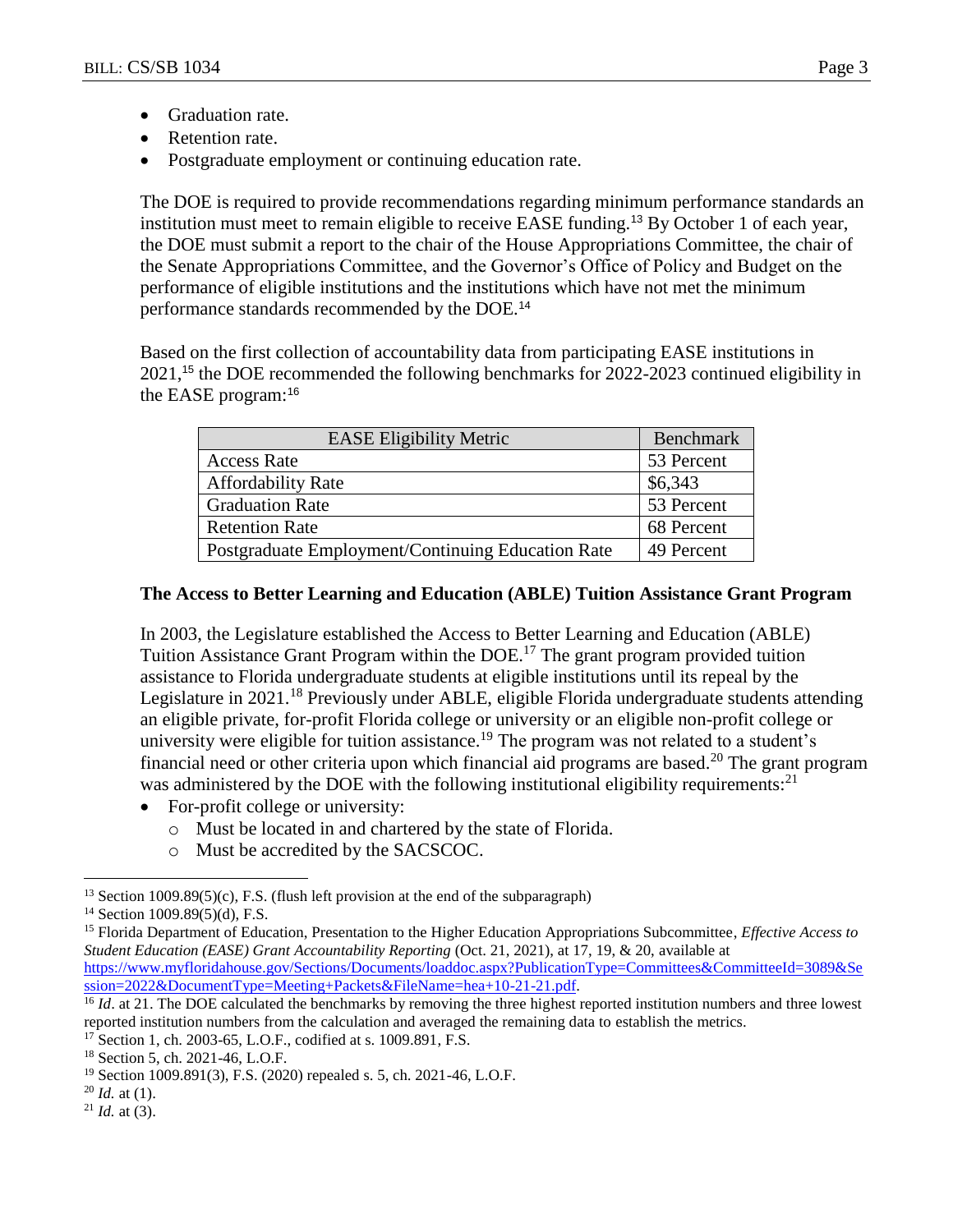- Nonprofit college or university:
	- o Must be chartered out of the state.
	- o Must have been located in the state for 10 years or more.
	- o Must be accredited by one of the following: SACSCOC, Middle States Association of Colleges and Schools, North Central Association of Colleges and Schools, or the New England Association of Colleges and Schools.
	- o Must grant baccalaureate degrees.
	- o Must not be a state university or FCS institution.
	- o Must have a secular purpose, so long as the receipt of state aid by students at the institution would not have the primary effect of advancing or impeding religion or result in an excessive entanglement between the state and any religious group.

In the FY 2020-21 GAA, the Legislature appropriated \$5,025,729 for ABLE to support 1,769 eligible students with an average award amount per student of \$2,841 in tuition assistance.<sup>22</sup>

# **Southern Association of Colleges and Schools Commission on Colleges (SACSCOC)**

The Southern Association of Colleges and Schools Commission on Colleges (SACSCOC) is the regional body for the accreditation of degree-granting higher education institutions in the Southern states.<sup>23</sup> The mission of the SACSCOC is the enhancement of education quality throughout the region and the improvement of the effectiveness of institutions by ensuring that they meet standards established by the higher education community that address the needs of society and students.<sup>24</sup>

Accreditation by SACSCOC signifies that the institution has a mission appropriate to higher education, has resources, programs, and services sufficient to accomplish and sustain that mission, and maintains clearly specified educational objectives that are consistent with its mission and appropriate to the degrees its offers, and that indicate whether it is successful in achieving its stated objectives.<sup>25</sup>

Classified according to the highest degree offered, SACSCOC member institutions are placed into one of the following six categories: $^{26}$ 

- $\bullet$  Level I Associate
- $\bullet$  Level II Baccalaureate
- Level III Master

 $\overline{a}$ 

- Level IV Educational Specialist
- Level  $V$  Doctorate (3 or fewer programs)
- Level VI Doctorate (4 or more programs)

 $22$  Specific Appropriation 64, s. 2, ch. 2020-111, L.O.F.

<sup>&</sup>lt;sup>23</sup> SACSCOC, *About SACSCOC*,<https://sacscoc.org/> (last visited Jan. 13, 2022). The SACSCOC accredits institutions in the following Southern states: Alabama, Florida, Georgia, Kentucky, Louisiana, Mississippi, North Carolina, South Carolina, Tennessee, Texas, Virginia, and Latin America and certain other international sites. <sup>24</sup> *Id.*

<sup>25</sup> SACSCOC, *The Principles of Accreditation: Foundations for Quality Enhancement* (December 2017)*, available at* [https://sacscoc.org/app/uploads/2019/08/2018PrinciplesOfAcreditation.pdf.](https://sacscoc.org/app/uploads/2019/08/2018PrinciplesOfAcreditation.pdf)

<sup>26</sup> Southern Association of Colleges and Schools Commission on Colleges, *SACSCOC Accredited and Candidate List* (July 2021*), available at* [https://sacscoc.org/app/uploads/2019/11/Institutionswebmemlist.pdf.](https://sacscoc.org/app/uploads/2019/11/Institutionswebmemlist.pdf)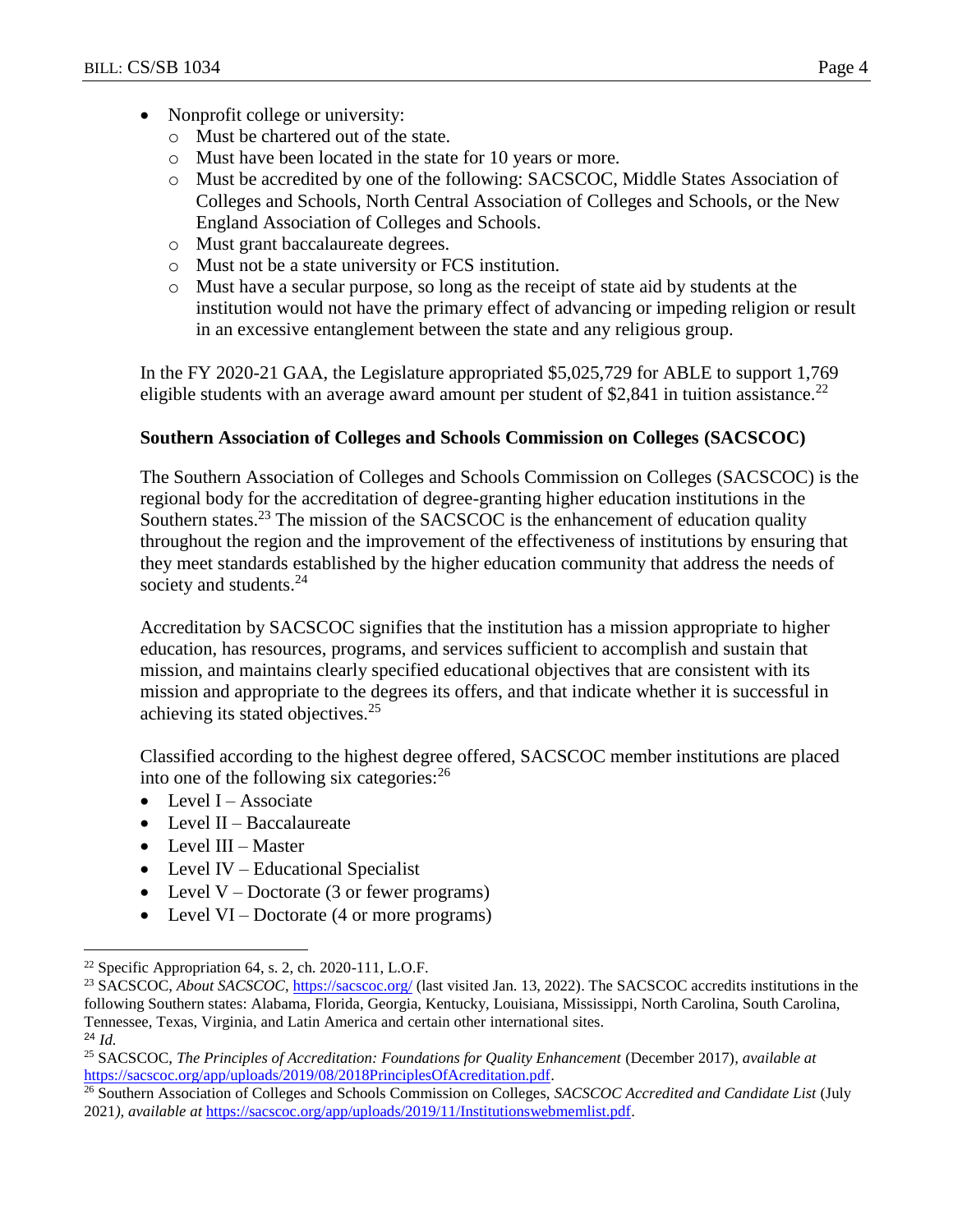# **III. Effect of Proposed Changes:**

The bill amends s. 1009.89, F.S., revising the institutions a student must attend to be eligible to receive an Effective Access to Student Education (EASE) grant to include for-profit independent colleges or universities that have a Level 6 accreditation from the Commission on Colleges of the Southern Association of College and Schools (SACSCOC). Students at for-profit institutions that met the eligibility for the Access to Better Learning and Education (ABLE) program prior to its repeal and have Level 6 accreditation may now be eligible for an EASE grant.

This bill is effective July 1, 2022.

# **IV. Constitutional Issues:**

A. Municipality/County Mandates Restrictions:

None.

B. Public Records/Open Meetings Issues:

None.

C. Trust Funds Restrictions:

None.

D. State Tax or Fee Increases:

None.

E. Other Constitutional Issues:

None.

# **V. Fiscal Impact Statement:**

A. Tax/Fee Issues:

None.

B. Private Sector Impact:

The bill may provide a cost savings to eligible students by way of tuition assistance for those students who are enrolled in a postsecondary institution which may now be eligible to participate in the Effective Access to Student Education (EASE) grant program.